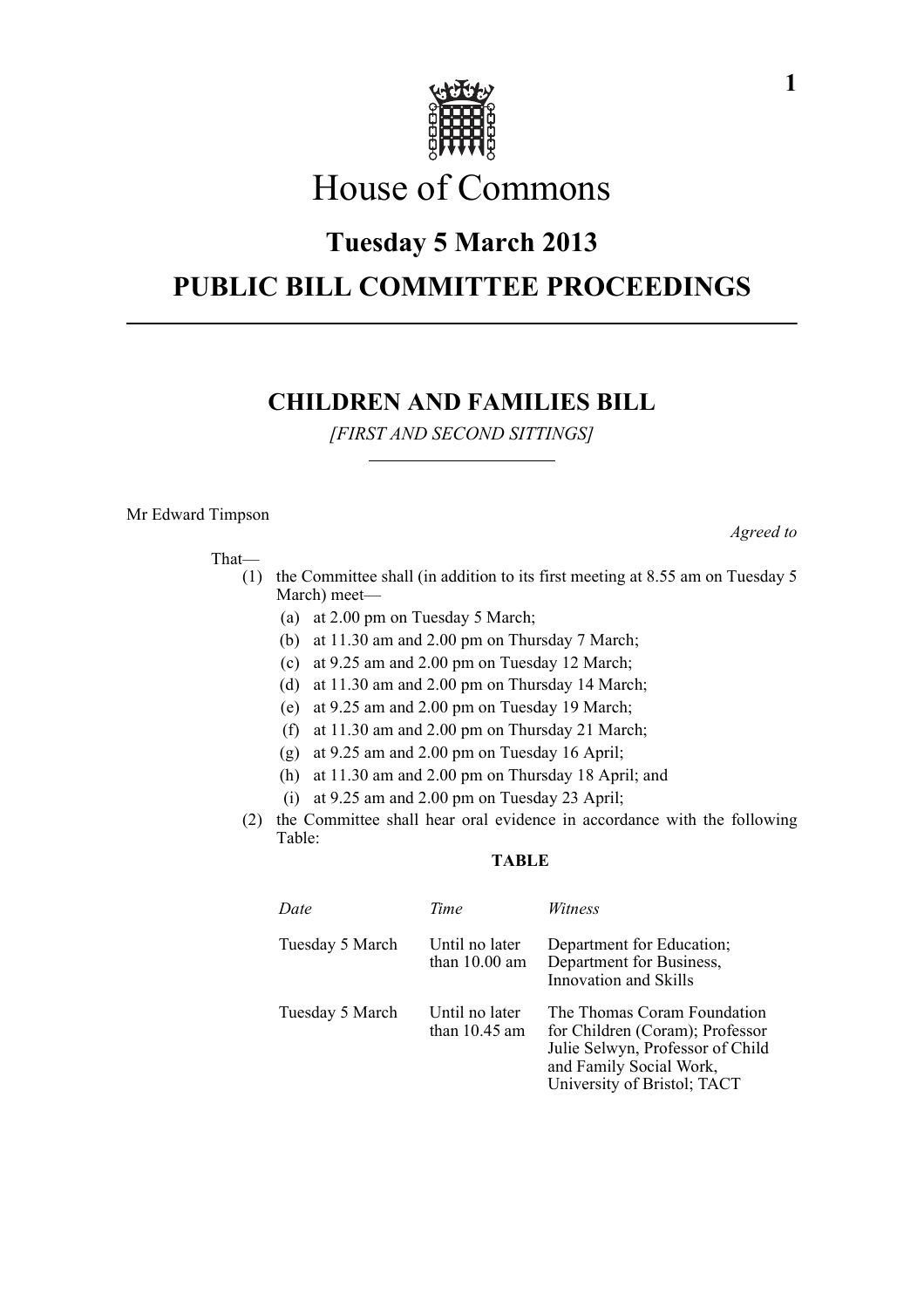### **Children and Families Bill,** *continued*

| Date             | Time                                     | Witness                                                                                                                                                                              |
|------------------|------------------------------------------|--------------------------------------------------------------------------------------------------------------------------------------------------------------------------------------|
| Tuesday 5 March  | Until no later<br>than $11.25$ am        | David Norgrove, Chair of Family<br>Justice Review and Chair of<br>Family Justice Board; Lord Justice<br>Munby, President of the Family<br>Division; Coram Children's Legal<br>Centre |
| Tuesday 5 March  | Until no later<br>than $2.45$ pm         | Council for Disabled Children;<br>Every Disabled Child Matters;<br><b>Special Education Consortium</b>                                                                               |
| Tuesday 5 March  | Until no later<br>than $3.30 \text{ pm}$ | Achievement for All; Independent<br>Parental Special Education<br>Advice; Institute of Education                                                                                     |
| Tuesday 5 March  | Until no later<br>than $4.15$ pm         | National Association for Special<br><b>Educational Needs</b> ; The<br>Communication Trust; Association<br>of Educational Psychologists                                               |
| Tuesday 5 March  | Until no later<br>than $5.15 \text{ pm}$ | <b>Association of Colleges; National</b><br>Association of Head Teachers;<br>David Bartram, Assistant Head,<br>Lampton School, Hounslow                                              |
| Tuesday 5 March  | Until no later<br>than $5.45$ pm         | Office of the Children's<br>Commissioner                                                                                                                                             |
| Thursday 7 March | Until no later<br>than 12.15 pm          | Ofsted; Daycare Trust and the<br>Family and Parenting Institute;<br>National Childminding<br>Association                                                                             |
| Thursday 7 March | Until no later<br>than 1.00 pm           | Dr Roger Morgan, Children's<br>Rights Director of England;<br>Children England                                                                                                       |
| Thursday 7 March | Until no later<br>than $2.45$ pm         | Working Families; Fawcett Society                                                                                                                                                    |
| Thursday 7 March | Until no later<br>than $3.30 \text{ pm}$ | Fatherhood Institute; Federation of<br><b>Small Businesses</b>                                                                                                                       |
| Thursday 7 March | Until no later<br>than $4.15 \text{ pm}$ | Association of Directors of<br>Children's Services; Barnardo's                                                                                                                       |

- (3) proceedings on consideration of the Bill in Committee shall be taken in the following order: Clauses 1 to 6; Schedule 1; Clauses 7 to 12; Schedule 2; Clauses 13 to 71; Schedule 3; Clauses 72 and 73; Schedule 4; Clauses 74 to 85; Schedule 5; Clause 86; Schedule 6; Clauses 87 to 96; Schedule 7; Clauses 97 to 104; new Clauses; new Schedules; Clauses 105 to 110; and remaining proceedings on the Bill; and
- (4) the proceedings shall (so far as not previously concluded) be brought to a